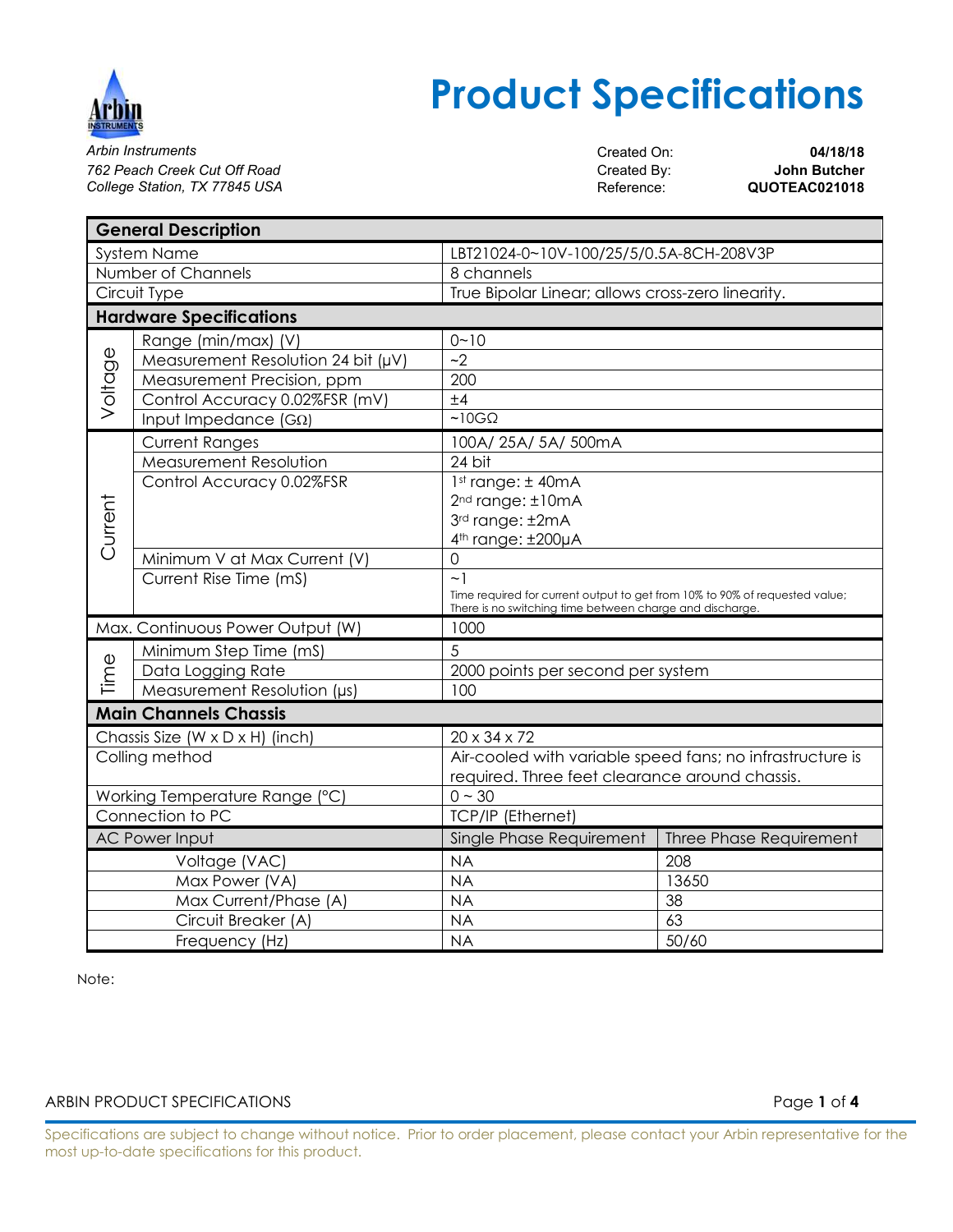| <b>Included Auxiliaries</b>                                                                                                                                                                               |                                                                                                           |                                                                                                             |                                       |     |  |  |
|-----------------------------------------------------------------------------------------------------------------------------------------------------------------------------------------------------------|-----------------------------------------------------------------------------------------------------------|-------------------------------------------------------------------------------------------------------------|---------------------------------------|-----|--|--|
| <b>Type</b>                                                                                                                                                                                               | <b>General Description</b>                                                                                |                                                                                                             | <b>Specifications</b>                 | #CH |  |  |
| The Temperature Measurement option allows<br>Temperature<br>temperature measurement via thermocouples (E, J, K,<br>Measurement<br>or T) that can be mapped within your testing setup in<br>(thermocouple) |                                                                                                           |                                                                                                             | Input Range: -<br>$200 - 400^{\circ}$ | 8   |  |  |
| TC-T-8CH                                                                                                                                                                                                  | any configuration. The value of temperature can be<br>recorded in the results file and/or used to further |                                                                                                             | Accuracy: 0.1%                        |     |  |  |
|                                                                                                                                                                                                           | control the experiment. Thermocouples are<br>purchased separately.                                        |                                                                                                             | Sampling Speed:<br>3.2S               |     |  |  |
| <b>Auxiliary Chassis</b>                                                                                                                                                                                  |                                                                                                           |                                                                                                             |                                       |     |  |  |
|                                                                                                                                                                                                           | Chassis Dimensions ( $W \times D \times H$ ) (inch)                                                       | $15.4 \times 6.2 \times 12$                                                                                 |                                       |     |  |  |
| Cooling Method                                                                                                                                                                                            |                                                                                                           | Air-cooled with variable speed fans; no infrastructure is<br>required. Three feet clearance around chassis. |                                       |     |  |  |
| Working Temperature Range (°C)                                                                                                                                                                            |                                                                                                           | $0 \sim 30$                                                                                                 |                                       |     |  |  |
| Connection to PC                                                                                                                                                                                          |                                                                                                           | <b>TCP/IP (Ethernet)</b>                                                                                    |                                       |     |  |  |
| <b>AC Power Input</b>                                                                                                                                                                                     |                                                                                                           | Single Phase Requirement                                                                                    |                                       |     |  |  |
| Voltage (VAC)                                                                                                                                                                                             |                                                                                                           | 88-264V                                                                                                     |                                       |     |  |  |
|                                                                                                                                                                                                           | Max Power (VA)                                                                                            | 120W                                                                                                        |                                       |     |  |  |
|                                                                                                                                                                                                           | Max Current/Phase (A)                                                                                     | 2A / 110VAC or 1A/220VAC                                                                                    |                                       |     |  |  |
| Frequency (Hz)                                                                                                                                                                                            |                                                                                                           | 50/60                                                                                                       |                                       |     |  |  |

### ARBIN PRODUCT SPECIFICATIONS **Page 2** of 4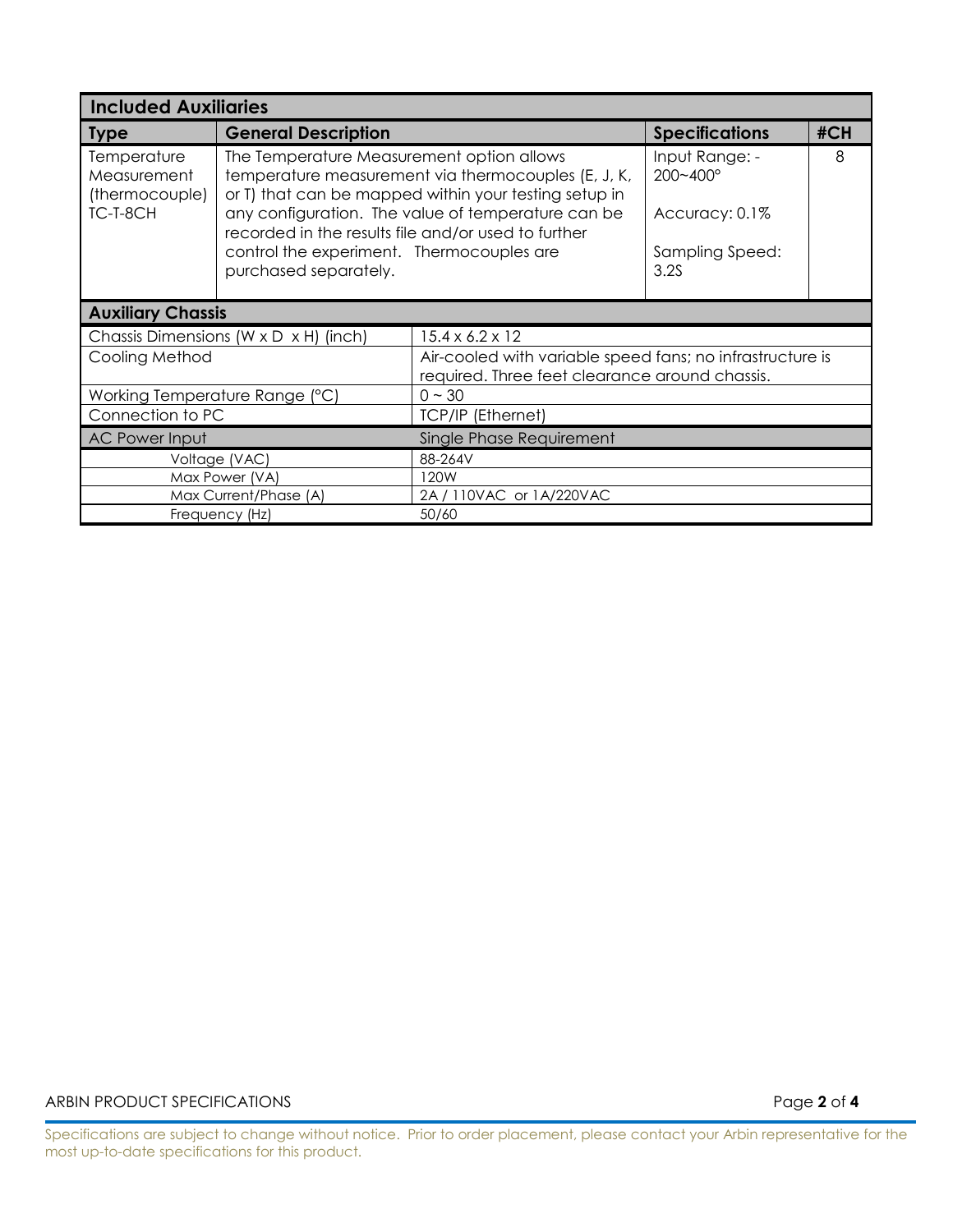# **Software Features**

Arbin's MITS7 software uses logical menu-driven programming to set control types, termination conditions, and data logging conditions for tests. All results data is automatically saved in an SQL database. The MITS7 software provides tremendous control to customize tests with over 90 meta variables in addition to using numeric values. Each step can have multiple modes of data logging, and a wide array of auxiliary options is available to expand the interface and control capabilities. Arbin's legacy Access (.res) database format is available upon request.

| <b>Features</b>                | <b>Control Type</b>                                                                                                                                                                                | <b>Description</b>                                                                                                                                                                                                                                                                                                                                                                                                                                                                                                                                                                          |
|--------------------------------|----------------------------------------------------------------------------------------------------------------------------------------------------------------------------------------------------|---------------------------------------------------------------------------------------------------------------------------------------------------------------------------------------------------------------------------------------------------------------------------------------------------------------------------------------------------------------------------------------------------------------------------------------------------------------------------------------------------------------------------------------------------------------------------------------------|
| <b>Basic Controls</b>          | Current<br>Voltage<br>C-Rate<br>Rest<br>Power<br>Load<br>Set Variables(s)<br><b>Current Ramp</b><br>Voltage Ramp<br><b>Current Staircase</b><br>Internal Resistance<br><b>CCCV</b>                 | Output constant current.<br>Output constant voltage.<br>Output value is based on device capacity as<br>entered in batch file.<br>Open circuit voltage measurement.<br>Output constant power.<br>Output constant resistance.<br>Perform loops, cycles, reset capacity values, etc.<br>Generate a current ramp with specified scan rate.<br>Generate a voltage ramp with specified scan rate.<br>Generate a current staircase with specified<br>magnitude.<br>Apply 10 pulse trains that will indicate the IR trend.<br>Combines constant-current and constant-voltage<br>in one single step. |
| Simulation Control             | <b>Current Simulation</b><br>Power Simulation                                                                                                                                                      | Time-vs-Current data may be input directly from a<br>text file.<br>Time-vs-Power data may be input directly from a<br>text file.                                                                                                                                                                                                                                                                                                                                                                                                                                                            |
| Formula                        | The Formula option enables the user to control and limit schedule steps according to<br>dynamic mathematical equations using variables rather than fixed control value                             |                                                                                                                                                                                                                                                                                                                                                                                                                                                                                                                                                                                             |
| One-to-Many Virtual<br>Mapping | Add flexibility of mapping auxiliary channels.                                                                                                                                                     |                                                                                                                                                                                                                                                                                                                                                                                                                                                                                                                                                                                             |
| <b>Parallel Channels</b>       | Ability to group channels together to increase the current capability. Channels must<br>be securely attached to the device being tested. An improper or loose connection<br>may damage the system. |                                                                                                                                                                                                                                                                                                                                                                                                                                                                                                                                                                                             |

#### ARBIN PRODUCT SPECIFICATIONS Page **3** of **4**

Specifications are subject to change without notice. Prior to order placement, please contact your Arbin representative for the most up-to-date specifications for this product.